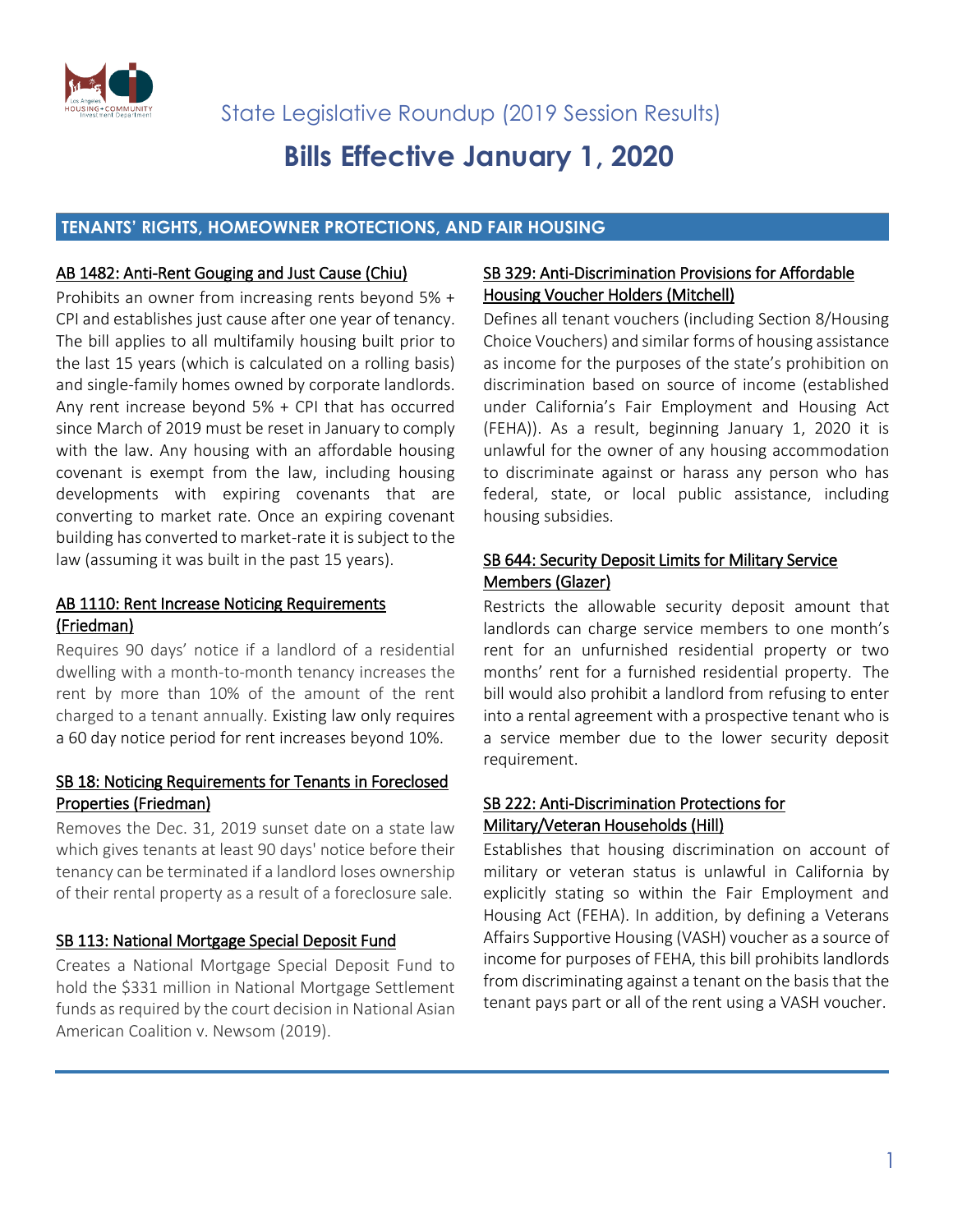

**HOUSING PRODUCTION: STREAMLINING & DEVELOPMENT INCENTIVES**

# SB 330: Housing Crisis Act of 2019 (Skinner)

Establishes the Housing Crisis Act of 2019, which until January 1, 2025, places restrictions on certain types of development standards, amends the Housing Accountability Act (HAA), and makes changes to local approval processes and the Permit Streamlining Act. Specifically, the bill prohibits changes to land use that would: result in less intensive use, impose a moratorium on housing development, impose additional design review standards, or limit the number of approvals. The bill also establishes additional tenant protections for tenants living in units that will be demolished including: allowing tenants to stay up to 6 months prior to construction, establishing a right of first refusal, and requiring one for one replacement.

## AB 1763: Affordable Housing Density Bonus (Chiu)

Allows affordable developers to get an 80% density bonus and one additional incentive or concession for all 100% affordable housing projects and removes maximum density controls for projects within half a mile of a major transit stop. Projects within half a mile of transit can also use one additional incentive or concession and build up to three additional stories or 33 feet of height. To qualify for these new benefits, up to 20% of the units can be affordable to moderate-income households and the rest of the units must be for lower-income households.

# SB 450: CEQA Exemptions for Motel Conversions (Umburg)

Exempts, until January 1, 2025, "interim motel housing projects" from the requirements of CEQA if the project does not result in the expansion of more than 10 percent of the floor area of any individual living unit in the structure or if it does not result in any significant effects relating to traffic, noise, air quality, or water quality.

# AB 1560: Defining Major Transit Stop (Friedman)

Broadens the definition of a "major transit stop" under Public Resources Code Section 21064.3 to include bus rapid transit. Projects located within a half-mile of a qualifying bus rapid transit stop that meet other qualifying conditions may qualify for multiple benefits: parking reductions pursuant to the State Density Bonus Law; CEQA infill housing; aesthetic and parking exemptions; SB 375 streamlining for qualifying transit priority projects; a less than significant Vehicle Miles Traveled (VMT) impact presumption. The new definition also applies to local incentives, such as those adopted per Measure JJJ and implemented in the City of Los Angeles's Transit Oriented Guidelines, for residential projects located within 1,500 feet of a major transit stop.

# SB 744: No Place Like Home Streamlining

Streamlines the approval process for supportive housing projects by clarifying that a decision to seek funding through the No Place Like Home program is not a project for the purpose of CEQA. No Place Like Home is a voterapproved bond measure that will allocate up to \$2 billion for the development of permanent supportive housing and wraparound mental health services. The new law also provides a number of clarifying amendments that ensures a local government's design standards, impact fees, and exactions are applied similarly to supportive housing projects as other residential projects in the same zone.

# AB 1197: CEQA Exemption for PSH Projects and Shelters (Santiago)

Establishes a CEQA exemption for specified emergency shelters and supportive housing projects approved or carried out by the City of Los Angeles until January 1, 2025.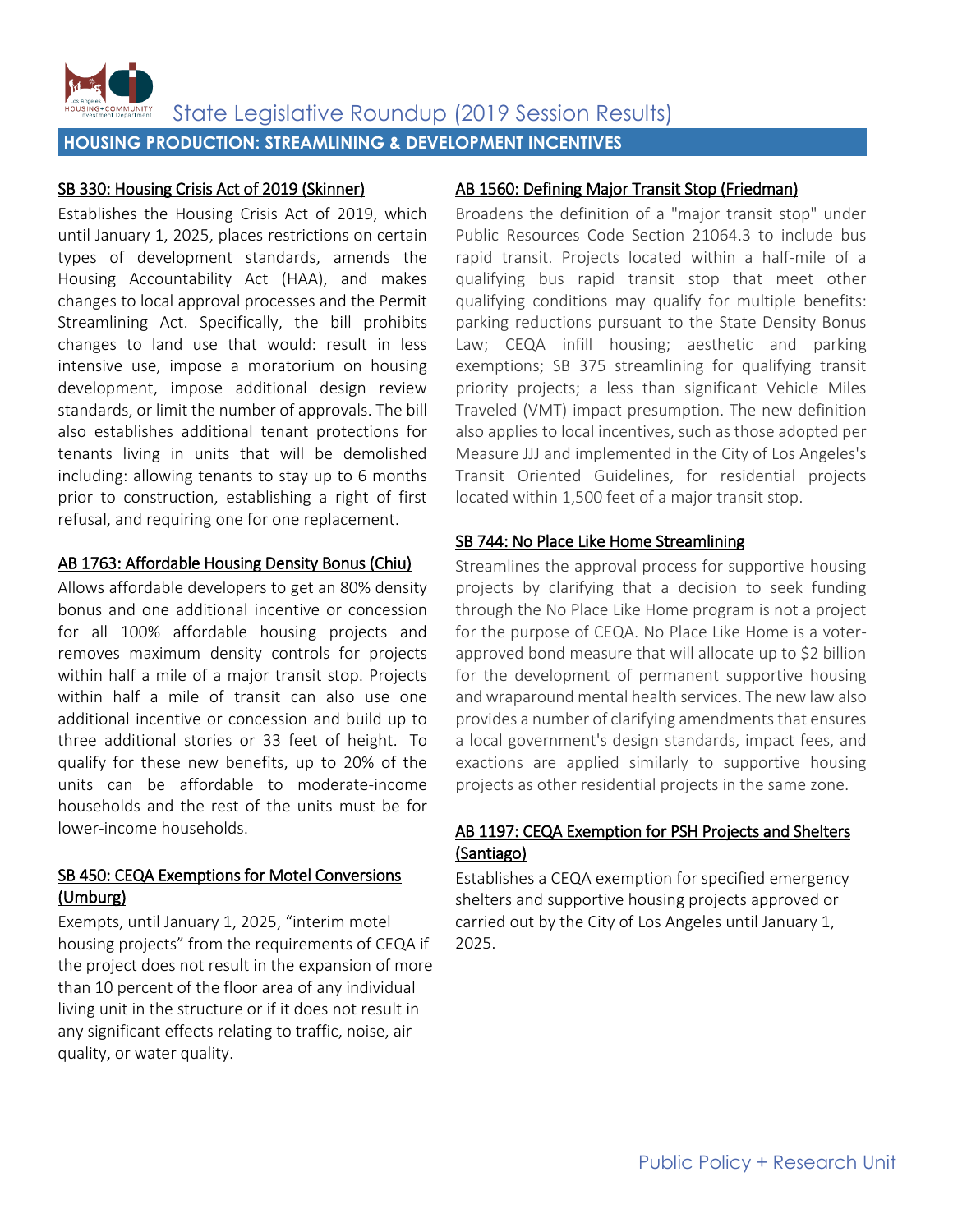

### AB 1486: Surplus Land Act Reforms

Expands the Surplus Land Act requirements for local agencies in an effort to achieve more affordable housing on surplus properties. The bill also gives HCD a role in overseeing and enforcing local processes related to the Surplus Land Act.

# Trailer Bill (AB 101)\*, Section 7: By Right Approval for Low-Barrier Navigation Centers

Makes "low-barrier navigation centers" a use by right in areas zoned for mixed use and nonresidential zones that allow multifamily uses.

# **ACCESORY DWELLING UNITS**

# SB 13: Accessory Dwelling Units: Impact Fees and Streamlining (Wiekowski)

Prohibits local ADU ordinances from requiring a property be owner occupied, reduces impact fees for AUDs and creates an amnesty program for existing unpermitted units.

# AB 68 & AB 881 [Overlapping Bills]: Accessory Dwelling Unit: Land Use Restrictions (Ting, Bloom)

Removes minimum lot size requirements for ADUs, reduces the maximum approval time for an ADU to 60 days, allows for up to two ADUs on multifamily properties, exempts garage conversions from replacement parking, reduces maximum setbacks, and eliminates other barriers for ADU construction.

#### AB 587: Sale of Accessory Dwelling Units (Friedman)

Allows ADUs to be sold separately from primary residence if developed by a qualified nonprofit corporation, operated as a Tenancy in Common (TIC), and subject to affordability restrictions.

# AB 670: Accessory Dwelling Unit: Homeowner's Associations (Friedman)

Removes restrictions placed by local homeowner's associations to prevent ADUs.

# **AFFORDABLE HOUSING FINANCE**

# AB 116: Requirements for Enhanced Infrastructure Financing Districts (Ting)

Removes the requirement that Enhanced Infrastructure Financing Districts (EIFDs) must receive voter approval prior to issuing bonds backed by tax-increment financing. Instead of requiring voter approval, the law will now permit the EIFD's governing body to issue bonds as long as its resolution to do so contains specified information related to the issuance of the bonds, and the board holds at least three public hearings on an enhanced infrastructure financing plan.

## Trailer Bill (AB 101)\*, Section 20: Infill Infrastructure Grant

Allocates \$500 million for the Infill Infrastructure Grant (IIG) Program - a program with the objective of promoting infill housing by providing gap funding for housing and capital improvement projects. IIG funds both individual housing projects and larger area redevelopments.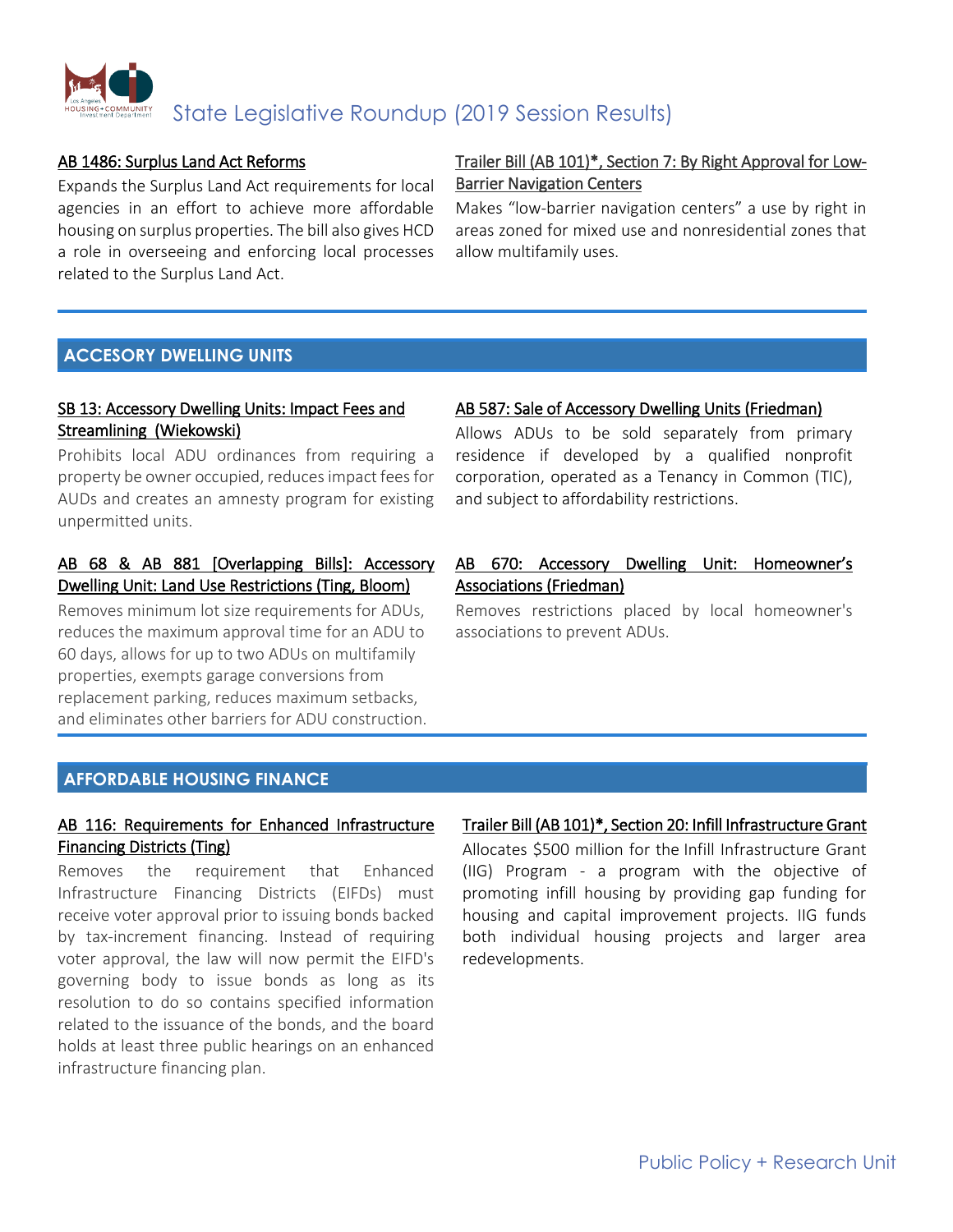

## SB 196: Community Land Trust Tax Exemption (Beall)

Enacts a new welfare exemption for property owned by a Community Land Trust (CLT) that is being or will be developed or rehabilitated as housing. A CLT will be liable for property taxes if the property was not developed, rehabilitated, or in the course of construction within 5 years of the lien date following its acquisition.

## Trailer Bill (AB 101)\*, Section 10: Homeless Housing, Assistance, and Prevention (HHAP) Program

Creates the HHAP program to allocate the \$650 million in funds in the budget earmarked for addressing homelessness at the local and regional level, with a focus on moving homeless individuals and families into permanent housing. Each county will receive \$175 million, which can be used for rental assistance and rapid rehousing, operating subsidies, outreach and coordination, development of permanent housing, prevention and shelter diversion, navigation centers, and systems support to coordinate homeless services and housing delivery. At least 8% of funds to serve homeless youth, no more than 7% of funds can be used for administrative costs, and no more than 5% can be used for planning and development of coordinated entry systems.

# Trailer Bill (AB 101)\*, Sections 23-27: Low Income Housing Tax Credit Program

Allocates \$500 million for LIHTC and makes additional changes to the tax credit program including: allowing up to \$200 million of the \$500 million to be set aside for projects funded through CalHFA's Mixed-Income Loan Program, requiring projects funded by the \$500 million to be new construction, and requiring projects receiving the \$500 million to begin construction within 180 days of the award of credits.

# Trailer Bill (AB 101)\*, Section 29: CalHFA Mixed-Income Loan Program

Allocates \$500 for CalHFA to finance low- and moderate-income housing through its Mixed-Income Loan Program as follows: \$200 million in FY 2019-20, \$95 million in FY 2020-21, \$125 million in FY 2021-22, \$85 million in FY 2022-23. This is in addition to the \$200 million in funding for 4% credits to be combined with the Mixed-Income Loan Program as described above.

## **DATA SHARING AND HOUSING PLANNING**

#### AB 1255: Surplus Public Land Inventory (Rivas)

Requires cities and counties to create an inventory of their surplus properties, submit the inventory annually to HCD starting April 1, 2021, and provide the inventory free of charge to certain parties that request it, including residents and housing developers. Requires HCD to forward local inventories to DGS each year for inclusion in its database of available properties for residential development.

## SB 6: Inventory of Available Residential Land (Beall)

Requires the Department of General Services to create a publicly searchable database that includes all sites identified as suitable for residential development in local housing element sites inventories and all excess state property suitable for residential development. For housing elements due after January 1, 2021, requires jurisdictions to submit their sites inventory to HCD electronically using a standard format to be created by HCD.